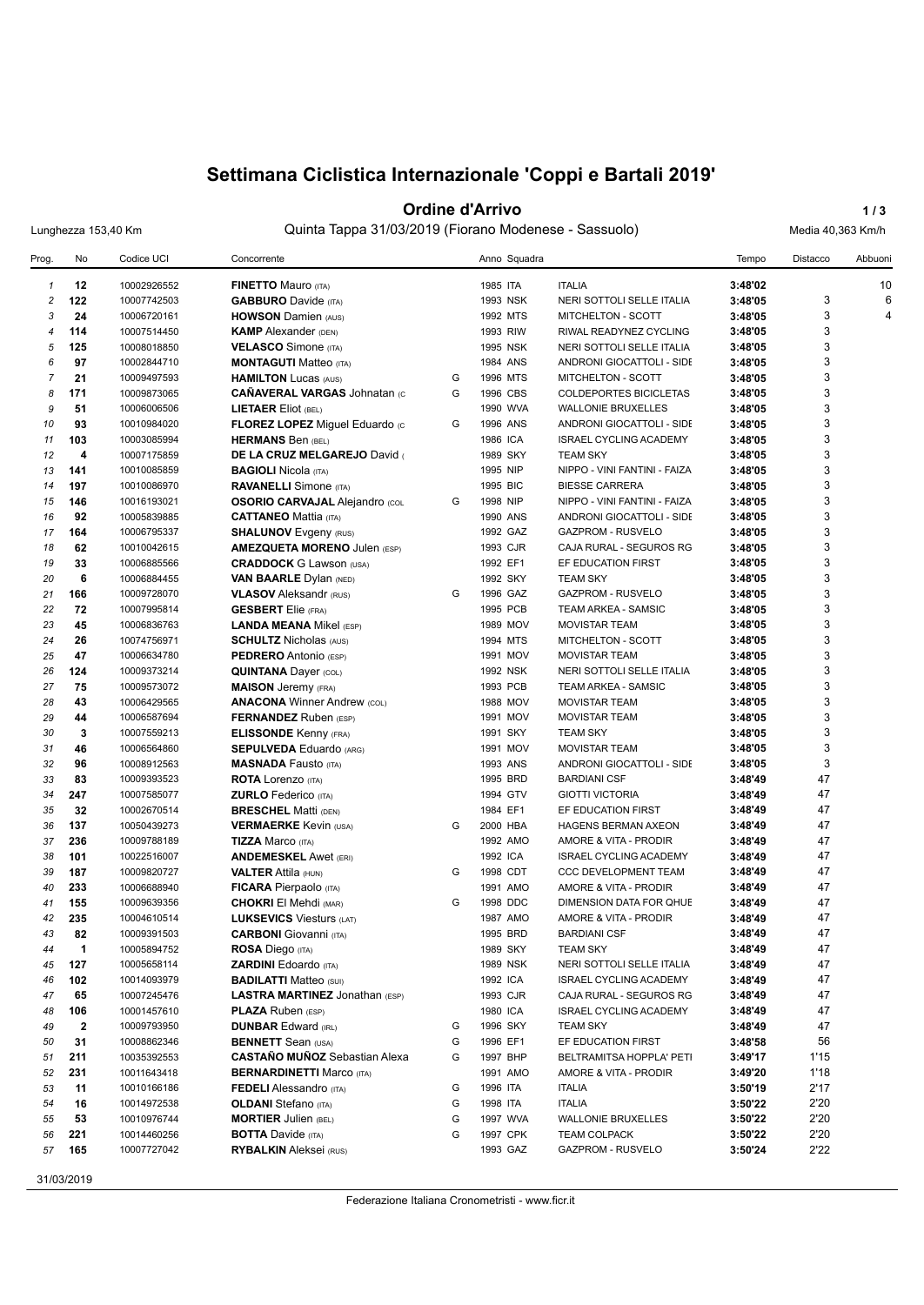# **Settimana Ciclistica Internazionale 'Coppi e Bartali 2019'**

### **Ordine d'Arrivo** 2/3

Lunghezza 153,40 Km Quinta Tappa 31/03/2019 (Fiorano Modenese - Sassuolo) Media 40,363 Km/h

| Prog. | No  | Codice UCI  | Concorrente                             |   | Anno Squadra |                               | Tempo   | Distacco | Abbuoni |
|-------|-----|-------------|-----------------------------------------|---|--------------|-------------------------------|---------|----------|---------|
| 58    | 121 | 10003105600 | <b>VISCONTI</b> Giovanni (ITA)          |   | 1983 NSK     | NERI SOTTOLI SELLE ITALIA     | 3:50'28 | 2'26     |         |
| 59    | 175 | 10009764850 | <b>QUIROZ AYALA Oscar Adalberto (CO</b> |   | 1994 CBS     | <b>COLDEPORTES BICICLETAS</b> | 3:50'28 | 2'26     |         |
| 60    | 144 | 10014739940 | <b>BOU COMPANY JOAN (ESP)</b>           | G | 1997 NIP     | NIPPO - VINI FANTINI - FAIZA  | 3:51'37 | 3'35     |         |
| 61    | 23  | 10003299293 | <b>BOOKWALTER Brent (USA)</b>           |   | 1984 MTS     | MITCHELTON - SCOTT            | 3:51'37 | 3'35     |         |
| 62    | 27  | 10014877760 | <b>STANNARD Robert (AUS)</b>            | G | 1998 MTS     | MITCHELTON - SCOTT            | 3:52'22 | 4'20     |         |
| 63    | 222 | 10009877412 | <b>COVI</b> Alessandro (ITA)            | G | 1998 CPK     | <b>TEAM COLPACK</b>           | 3:52'22 | 4'20     |         |
| 64    | 42  | 10006916282 | <b>BETANCUR Carlos (COL)</b>            |   | 1989 MOV     | <b>MOVISTAR TEAM</b>          | 3:52'22 | 4'20     |         |
| 65    | 5   | 10002630401 | <b>GOLAS</b> Michal (POL)               |   | 1984 SKY     | <b>TEAM SKY</b>               | 3:52'22 | 4'20     |         |
| 66    | 36  | 10046251200 | <b>WHELAN James (AUS)</b>               | G | 1996 EF1     | EF EDUCATION FIRST            | 3:52'53 | 4'51     |         |
| 67    | 134 | 10015311028 | <b>GARRISON Ian (USA)</b>               | G | 1998 HBA     | <b>HAGENS BERMAN AXEON</b>    | 3:54'29 | 6'27     |         |
| 68    | 84  | 10009505475 | <b>ALBANESE Vincenzo (ITA)</b>          | G | 1996 BRD     | <b>BARDIANI CSF</b>           | 3:54'52 | 6'50     |         |
| 69    | 163 | 10009194772 | <b>KULIKOV Vladislav (RUS)</b>          | G | 1996 GAZ     | <b>GAZPROM - RUSVELO</b>      | 3:54'52 | 6'50     |         |
| 70    | 206 | 10009318549 | <b>TOTO</b> Paolo (ITA)                 |   | 1991 SAN     | SANGEMINI - TREVIGIANI - M    | 3:54'52 | 6'50     |         |
| 71    | 95  | 10003200475 | <b>GAVAZZI</b> Francesco (ITA)          |   | 1984 ANS     | ANDRONI GIOCATTOLI - SIDE     | 3:54'52 | 6'50     |         |
| 72    | 148 | 10010165883 | <b>ZACCANTI</b> Filippo (ITA)           |   | 1995 NIP     | NIPPO - VINI FANTINI - FAIZA  | 3:54'52 | 6'50     |         |
| 73    | 147 | 10002711940 | <b>SANTAROMITA IVAN (ITA)</b>           |   | 1984 NIP     | NIPPO - VINI FANTINI - FAIZA  | 3:54'52 | 6'50     |         |
| 74    | 207 | 10015829370 | <b>ZANA Filippo</b> (ITA)               | G | 1999 SAN     | SANGEMINI - TREVIGIANI - M    | 3:54'52 | 6'50     |         |
| 75    | 193 | 10014969811 | <b>CONCA Filippo</b> (ITA)              | G | 1998 BIC     | <b>BIESSE CARRERA</b>         | 3:54'52 | 6'50     |         |
| 76    | 205 | 10014612022 | <b>PUGI</b> Gianni (ITA)                | G | 1997 SAN     | SANGEMINI - TREVIGIANI - M    | 3:54'52 | 6'50     |         |
| 77    | 85  | 10010185788 | <b>COVILI</b> Luca (ITA)                | G | 1997 BRD     | <b>BARDIANI CSF</b>           | 3:54'52 | 6'50     |         |
| 78    | 81  | 10006467860 | <b>BARBIN</b> Enrico (ITA)              |   | 1990 BRD     | <b>BARDIANI CSF</b>           | 3:54'52 | 6'50     |         |
| 79    | 217 | 10029728157 | <b>PESENTI</b> Thomas (ITA)             | G | 1999 BHP     | BELTRAMITSA HOPPLA' PETI      | 3:54'52 | 6'50     |         |
| 80    | 212 | 10030626015 | <b>BARONCINI</b> Filippo (ITA)          | G | 2000 BHP     | BELTRAMITSA HOPPLA' PETI      | 3:54'52 | 6'50     |         |
| 81    | 131 | 10010784057 | ALMEIDA JOão (POR)                      | G | 1998 HBA     | <b>HAGENS BERMAN AXEON</b>    | 3:54'52 | 6'50     |         |
| 82    | 133 | 10015825936 | <b>BJERG</b> Mikkel (DEN)               | G | 1998 HBA     | HAGENS BERMAN AXEON           | 3:54'52 | 6'50     |         |
| 83    | 76  | 10007952162 | RUSSO Clément (FRA)                     |   | 1995 PCB     | <b>TEAM ARKEA - SAMSIC</b>    | 3:54'52 | 6'50     |         |
| 84    | 183 | 10007946506 | <b>PALUTA Michal (POL)</b>              |   | 1995 CDT     | CCC DEVELOPMENT TEAM          | 3:54'52 | 6'50     |         |
| 85    | 135 | 10014490063 | <b>CARVALHO</b> André (POR)             | G | 1997 HBA     | HAGENS BERMAN AXEON           | 3:54'52 | 6'50     |         |
| 86    | 181 | 10009765254 | <b>BROZYNA Piotr (POL)</b>              |   | 1995 CDT     | <b>CCC DEVELOPMENT TEAM</b>   | 3:54'52 | 6'50     |         |
| 87    | 61  | 10005583948 | <b>ABERASTURI IZAGA JON (ESP)</b>       |   | 1989 CJR     | CAJA RURAL - SEGUROS RG       | 3:54'52 | 6'50     |         |
| 88    | 63  | 10042286324 | <b>ARANBURU DEBA</b> Alexander (ESP)    |   | 1995 CJR     | CAJA RURAL - SEGUROS RG       | 3:54'52 | 6'50     |         |
| 89    | 115 | 10019920043 | <b>LUNKE</b> Sindre Skjøstad (NOR)      |   | 1993 RIW     | RIWAL READYNEZ CYCLING        | 3:54'52 | 6'50     |         |
| 90    | 111 | 10009421411 | <b>ERIKSSON Lucas (SWE)</b>             | G | 1996 RIW     | RIWAL READYNEZ CYCLING        | 3:54'52 | 6'50     |         |
| 91    | 244 | 10008854868 | <b>STACCHIOTTI Riccardo (ITA)</b>       |   | 1991 GTV     | <b>GIOTTI VICTORIA</b>        | 3:54'52 | 6'50     |         |
| 92    | 157 | 10009976836 | <b>SOBRERO Matteo (ITA)</b>             | G | 1999 DDC     | DIMENSION DATA FOR QHUE       | 3:54'52 | 6'50     |         |
| 93    | 86  | 10011133863 | <b>ROMANO</b> Francesco (ITA)           | G | 1997 BRD     | <b>BARDIANI CSF</b>           | 3:54'52 | 6'50     |         |
| 94    | 196 | 10014479454 | <b>PICCOT</b> Michel (ITA)              | G | 1997 BIC     | <b>BIESSE CARRERA</b>         | 3:54'52 | 6'50     |         |
| 95    | 64  | 10009519118 | <b>IRISARRI RICON JON (ESP)</b>         |   | 1995 CJR     | CAJA RURAL - SEGUROS RG       | 3:54'52 | 6'50     |         |
| 96    | 34  | 10004759650 | <b>HOWES Alex (USA)</b>                 |   | 1988 EF1     | EF EDUCATION FIRST            | 3:54'52 | 6'50     |         |
| 97    | 226 | 10009335929 | <b>ROCCHETTI Filippo</b> (ITA)          | G | 1996 CPK     | <b>TEAM COLPACK</b>           | 3:54'52 | 6'50     |         |
| 98    | 173 | 10009225185 | <b>ESTRADA CELIS Eduardo (COL)</b>      |   | 1995 CBS     | COLDEPORTES BICICLETAS        | 3:54'52 | 6'50     |         |
| 99    | 204 | 10010970579 | <b>SALVIETTI Niccolo' (ITA)</b>         |   | 1993 SAN     | SANGEMINI - TREVIGIANI - M    | 3:58'12 | 10'10    |         |
| 100   | 203 | 10014033456 | <b>PUCCIONI</b> Dario (ITA)             | G | 1996 SAN     | SANGEMINI - TREVIGIANI - M    | 3:58'12 | 10'10    |         |
| 101   | 87  | 10014429843 | <b>SAVINI Daniel (ITA)</b>              | G | 1997 BRD     | <b>BARDIANI CSF</b>           | 3:58'12 | 10'10    |         |
| 102   | 215 | 10009688866 | <b>MONTOYA MONTOYA Javier Ignac</b>     | G | 1997 BHP     | BELTRAMITSA HOPPLA' PETI      | 3:58'12 | 10'10    |         |
| 103   | 143 | 10008924384 | <b>CIMA</b> Damiano (ITA)               |   | 1993 NIP     | NIPPO - VINI FANTINI - FAIZA  | 3:58'12 | 10'10    |         |
| 104   | 156 | 10075176903 | <b>TESFAZION OCBIT Natnael (ERI)</b>    | G | 1999 DDC     | DIMENSION DATA FOR QHUE       | 3:58'12 | 10'10    |         |
| 105   | 54  | 10009807387 | <b>PEYSKENS Dimitri (BEL)</b>           |   | 1991 WVA     | <b>WALLONIE BRUXELLES</b>     | 3:58'12 | 10'10    |         |
| 106   | 56  | 10003193304 | <b>ISTA Kevyn (BEL)</b>                 |   | 1984 WVA     | <b>WALLONIE BRUXELLES</b>     | 3:58'12 | 10'10    |         |
| 107   | 52  | 10010040692 | <b>MOLLY Kenny (BEL)</b>                | G | 1996 WVA     | <b>WALLONIE BRUXELLES</b>     | 3:58'12 | 10'10    |         |
| 108   | 191 | 10074375742 | <b>AMICI</b> Alberto (ITA)              |   | 1993 BIC     | <b>BIESSE CARRERA</b>         | 3:58'12 | 10'10    |         |
| 109   | 15  | 10007733914 | <b>MOSCA Jacopo</b> (ITA)               |   | 1993 ITA     | <b>ITALIA</b>                 | 3:58'12 | 10'10    |         |
| 110   | 182 | 10008628637 | <b>MALECKI</b> Kamil (POL)              | G | 1996 CDT     | CCC DEVELOPMENT TEAM          | 3:58'12 | 10'10    |         |
| 111   | 152 | 10015077925 | <b>KONYCHEV</b> Alexander (ITA)         | G | 1998 DDC     | DIMENSION DATA FOR QHUE       | 3:58'24 | 10'22    |         |
| 112   | 241 | 10007390370 | <b>CRISTA Daniel (ROU)</b>              |   | 1991 GTV     | <b>GIOTTI VICTORIA</b>        | 3:58'58 | 10'56    |         |
| 113   | 202 | 10009787583 | <b>DI SANTE Antonio (ITA)</b>           |   | 1993 SAN     | SANGEMINI - TREVIGIANI - M    | 3:58'58 | 10'56    |         |
| 114   | 55  | 10008638539 | <b>ROBEET</b> Ludovic (BEL)             |   | 1994 WVA     | <b>WALLONIE BRUXELLES</b>     | 3:59'01 | 10'59    |         |
|       |     |             |                                         |   |              |                               |         |          |         |